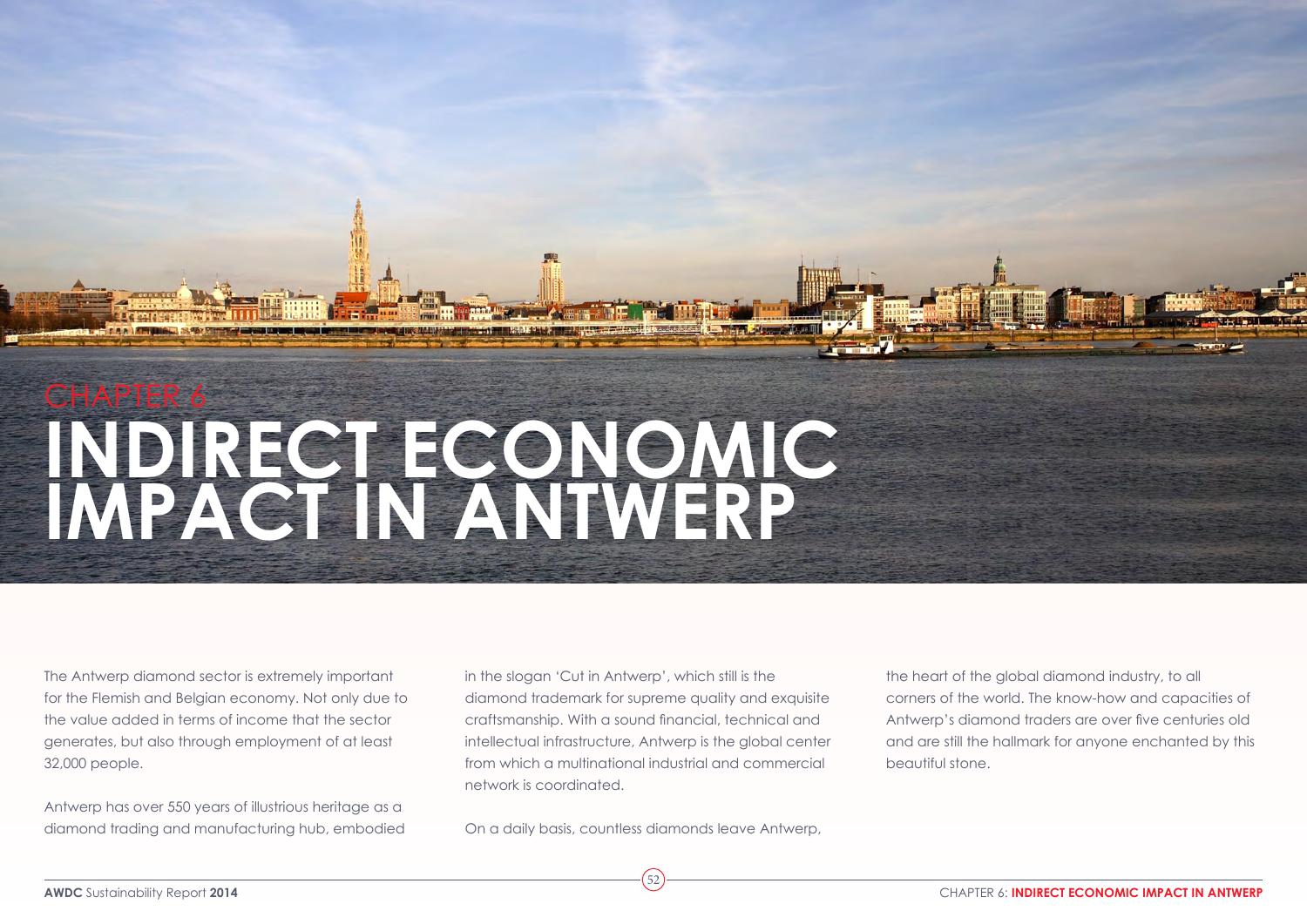## Trade results: some impressive figures

Antwerp ended 2013 on a high note with a total value of traded diamonds of no less than \$55 billion or €40 billion. The results are very close to the record year 2011, where \$56,6 billion worth of diamonds were traded, making 2013 the second best year ever for the Antwerp diamond sector. In 2012, the value of traded diamonds in Antwerp equaled \$51,9 billion.

With respect to total Belgian trade, diamonds occupy

the 4th place in the ranking of the most important trade goods. Moreover, in regard to the trade outside the EU, diamonds are the most important Belgian trade product, both in terms of import and export transactions. Diamonds represent approximately 5% of Belgian exports and about 15% of all Belgian exports outside the EU. Each year, over 28,000 Kimberley Process (KP) certificates are issued in Antwerp, or half of all the KP certificates issued worldwide. In 2013, the

53

diamond sector generated an added value of \$669 million.

Demonstrated by the recent KP figures, Antwerp still remains the world's most important centre for the diamond trade. 84% of the total world production of rough diamonds is being traded in Antwerp, as is an estimated 50% of all polished diamonds worldwide.



|      | Import       |                | Export       |                |
|------|--------------|----------------|--------------|----------------|
|      | Carat        | <b>USD</b>     | Carat        | <b>USD</b>     |
| 2011 | 8,986,304.92 | 14,035,988,249 | 8,481,380.05 | 14,640,015,233 |
| 2012 | 7,440,174.34 | 12,904,592,195 | 6,951,723.03 | 13,212,037,986 |
| 2013 | 7,390,452.90 | 13,301,554,061 | 6,747,699.78 | 13,906,395,864 |

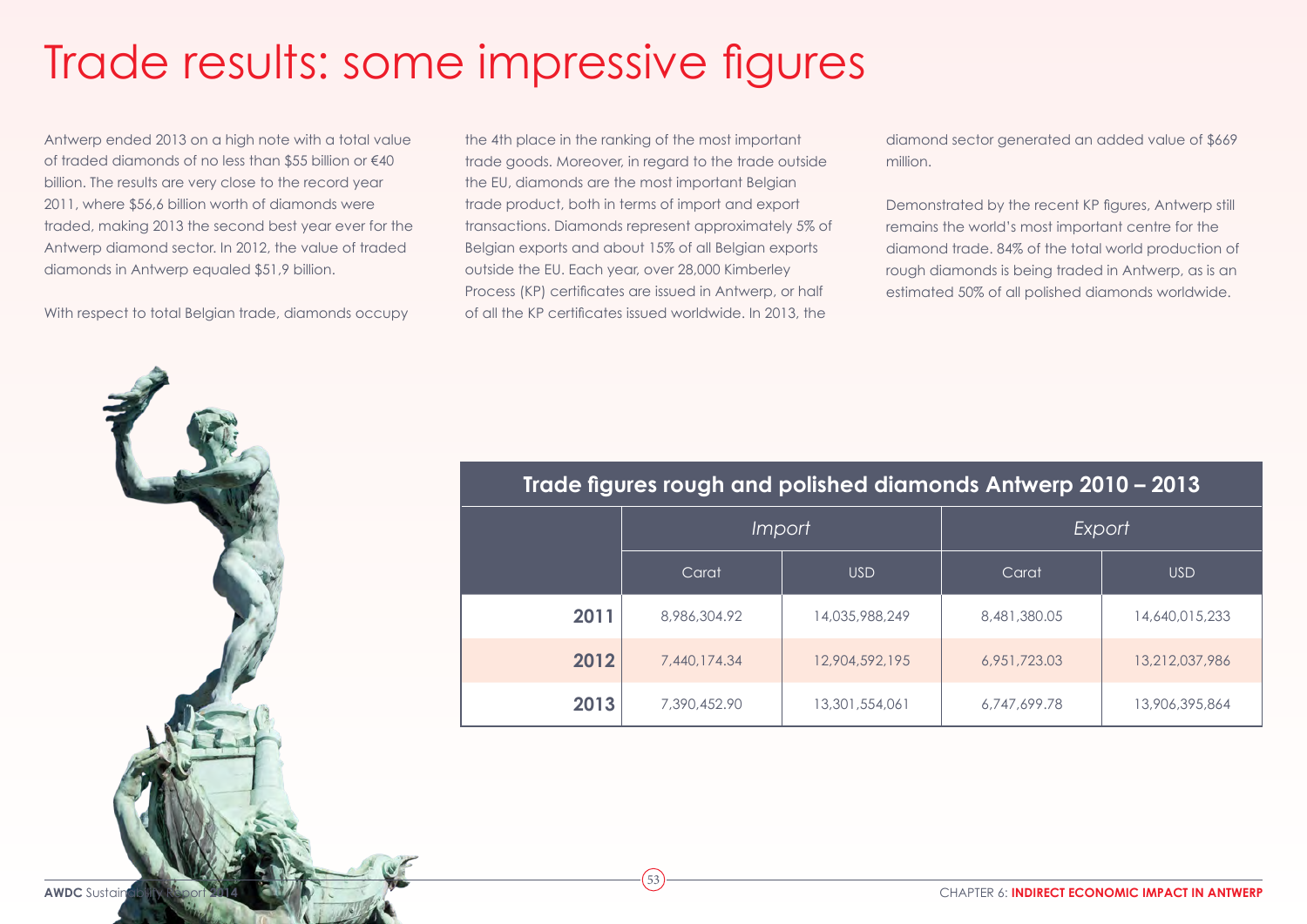| Trade figures rough diamonds Antwerp 2010 - 2013 |               |                |                |                |  |  |
|--------------------------------------------------|---------------|----------------|----------------|----------------|--|--|
|                                                  | <i>Import</i> |                | Export         |                |  |  |
|                                                  | Carat         | <b>USD</b>     | Carat          | <b>USD</b>     |  |  |
| 2011                                             | 98,885,667,06 | 13,434,781,971 | 107,096,410.17 | 14,420,969,413 |  |  |
| 2012                                             | 88.299.115.95 | 12.252.951.920 | 104,396,139,24 | 13,515,866,173 |  |  |
| 2013                                             | 90.616.640.60 | 13,222,608,566 | 106,524,714.15 | 14,642,746,530 |  |  |



54

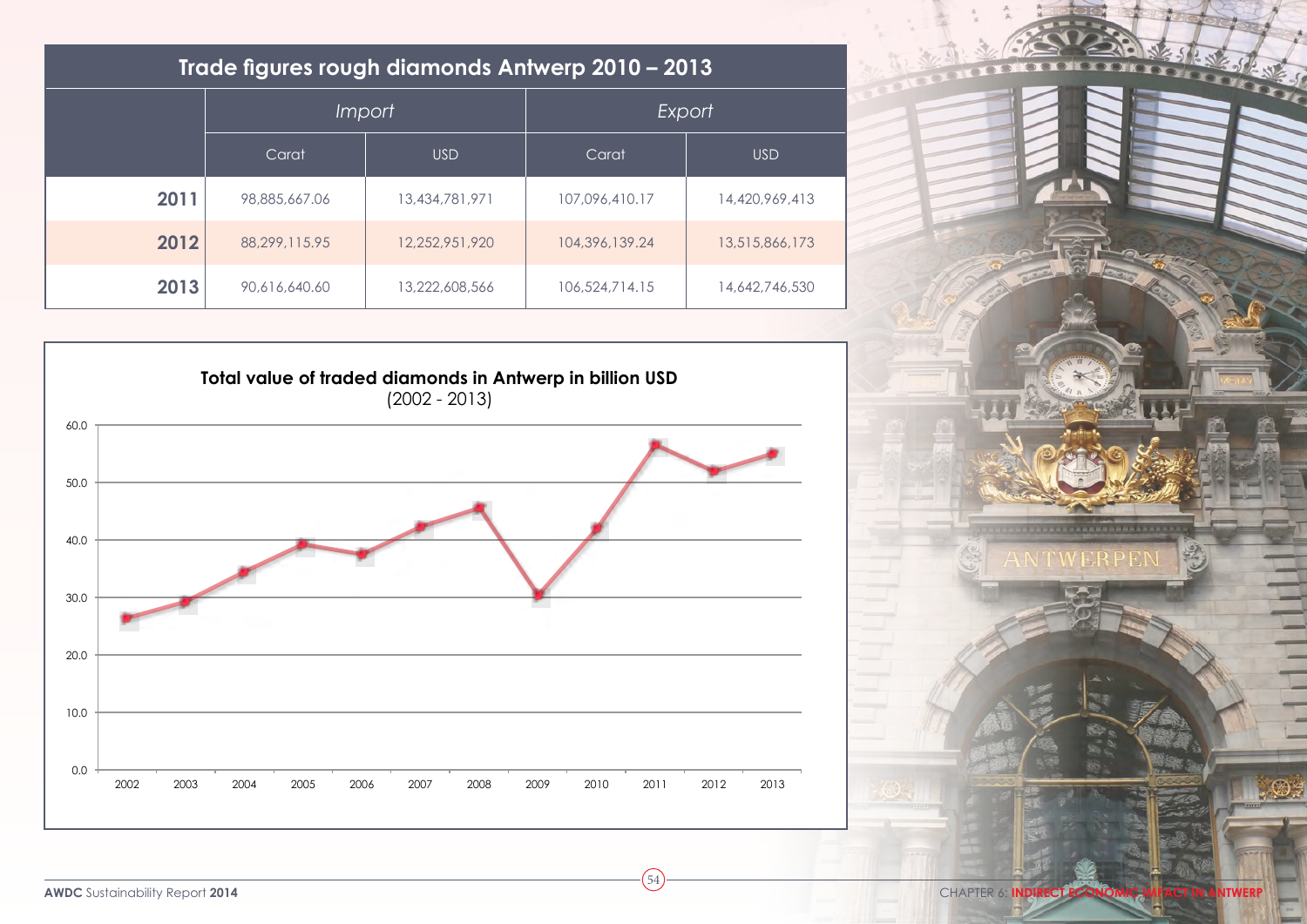# Quality, craftsmanship and job creation

Over 1,700 diamond firms are registered with the FPS Economy, including mining giants, rough and polished diamond wholesalers and other diamond related businesses. The city also houses the industry's leading banks and insurance companies, transport companies, diamond labs and the world's best polishers and researchers. In total, 2,000 diamond and jewelery related companies. The Antwerp diamond sector is truly unique; a melting pot of nationalities that work together with respect for each other's culture, in a politically stable and neutral setting.

The diamond sector accounts for the employment of 32,000 persons via 6,000 direct jobs and 26,000 indirect jobs.

*"AWDC could play an even bigger role in the growth of polishing activities in Antwerp:*  by focusing on providing more technical training and by making the sector even more *attractive for young people",* says Patrick Coppens of Rio Tinto

#### *Antwerp Diamond Jobs*

In May 2013, AWDC launched [Antwerp Diamond Jobs \(AD Jobs\)](https://www.awdc.be/en/antwerp-diamond-jobs-0), an online platform where job seekers and diamond companies can connect. This website allows companies within the diamond sector to post vacancies free of charge, so they are easily accessible to job seekers. Interested parties can also create and manage their own profile.

Jobs are an important part of the Masterplan 2020, launched in the beginning of 2012. The search for jobs in the diamond sector has been a challenging subject. People are often on the lookout for a 'job in the diamond sector', not for a job in a specific diamond company. Furthermore, the sector consists of 1,700 companies, which makes it difficult for job seekers to get an overview of vacancies. As the sector mostly consists of family businesses, it is difficult for recent graduates to start working in the sector or make contact. By means of this website, AWDC aims to make the sector more accessible and is already succeeding in filling vacancies at a quicker pace.

The diamond sector itself has difficulties in finding employees. Sometimes this comes down to international companies not having sufficient knowledge about the Belgian employment market and they do not know how to go about publishing vacancies. The website allows employers to directly reach out to individuals who are interested in the sector.

Vacancies are not only limited to specific diamond related jobs such as polishers and sorters, but also other, more general profiles are also sought after such as security or safety personnel, supporting staff, marketing staff, IT staff, sales persons and the like.

With the launch of Antwerp Diamond Jobs, AWDC expected about 150 vacancies to be published per year. At the end of 2013, already 95 vacancies had been published and 5,000 job seekers had created an online profile, reaching the target of 150 vacancies.

55